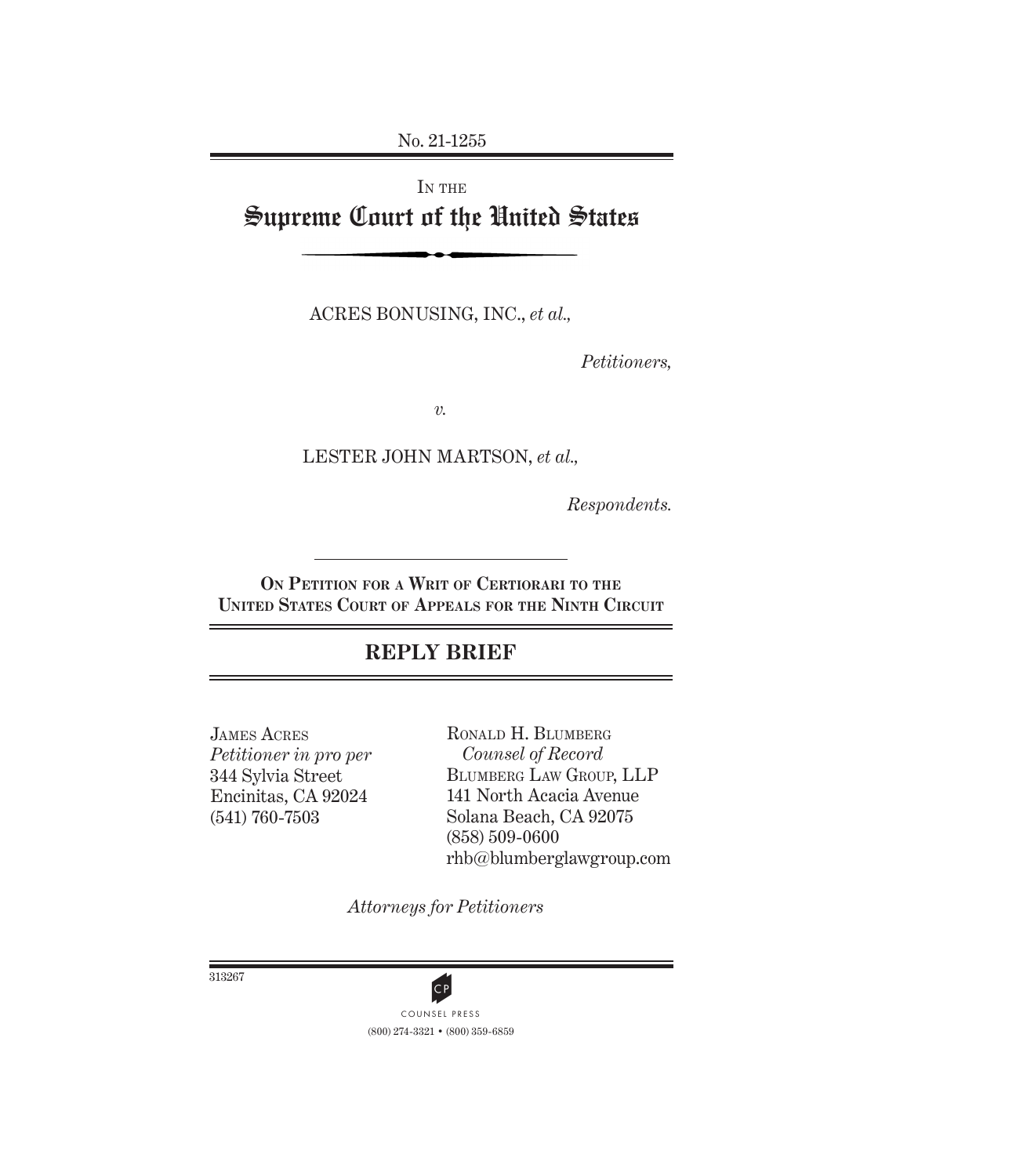### **TABLE OF CONTENTS**

| Page                                                                                                                                                                   |  |
|------------------------------------------------------------------------------------------------------------------------------------------------------------------------|--|
| TABLE OF CONTENTS                                                                                                                                                      |  |
| TABLE OF CITED AUTHORITIES  ii                                                                                                                                         |  |
| ARGUMENTS IN REPLY1                                                                                                                                                    |  |
| Respondents' conflation of this Court's<br>Ι.<br>§ 1983 jurisprudence with its absolute<br>immunity doctrine provides an independent<br>reason to grant the petition 1 |  |
| II. The Ninth Circuit broke with this<br>Court's precedent and granted immunity<br>based upon respondents' employment                                                  |  |
| III. There is a clear circuit split as to<br>whether the conduct of court clerks filing<br>documents is protected by qualified<br>or absolute immunity 4               |  |
| IV. Respondents' argument this petition is                                                                                                                             |  |
| V.<br>The relevant facts and issues in this case<br>are clear, and the problems this case                                                                              |  |
|                                                                                                                                                                        |  |

*i*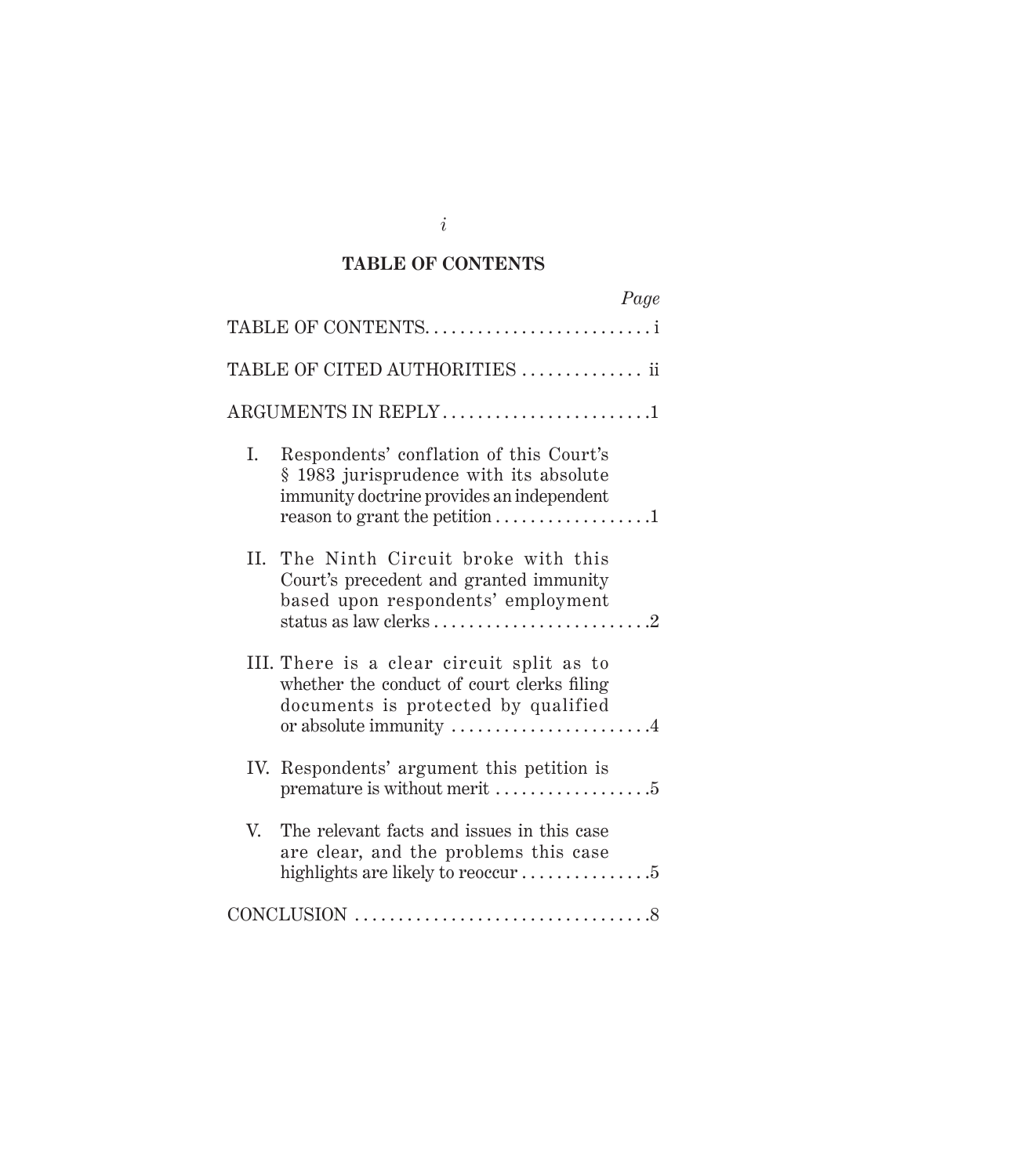## **TABLE OF CITED AUTHORITIES**

## **CASES:**

| Antoine v. Byers Anderson,                                  |
|-------------------------------------------------------------|
| Dennis v. Sparks,                                           |
| Forrester v. White,                                         |
| People ex rel. Owen v.<br><i>Miami Nations Enterprises,</i> |
| Santa Clara Pueblo v. Martinez,                             |
| Snyder v. Nolen,                                            |
| Williams v. Big Picture Loans,                              |
| <b>STATUTES &amp; OTHER AUTHORITIES:</b>                    |

|--|--|--|--|--|--|--|--|--|--|--|--|--|--|--|--|--|--|--|--|--|--|--|

*ii*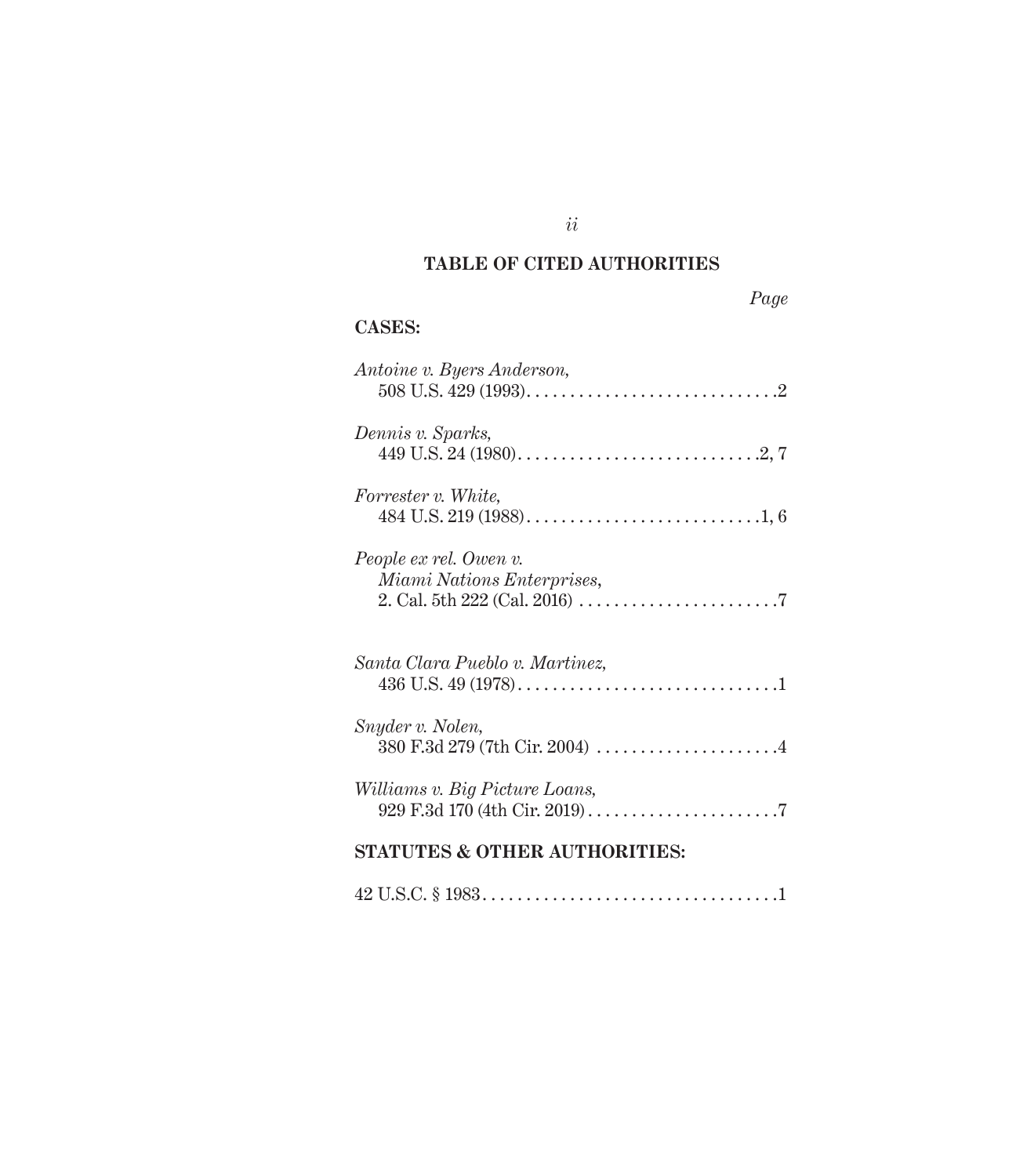#### **ARGUMENTS IN REPLY**

Respondents argue the petition fails to identify an issue meriting this Court's attention. Respondents are wrong. The petition identifies a creeping expansion of absolute judicial immunity across several circuits, shows how that creeping expansion is in tension with what this Court has termed "the ideal of the rule of law," and how it enables tortious conduct. The petition for certiorari should be granted so the Court can reverse the expansion of absolute immunity and reinforce the functional focus of its absolute immunity doctrine.

#### **I. Respondents' conflation of this Court's §1983 jurisprudence with its absolute immunity doctrine provides an independent reason to grant the petition.**

In their opposition brief, respondents argue the lack of allegations respondents "violated petitioners' constitutional rights" provides a "substantive reason for denying the petition" because "actions asserting violations of constitutional rights" are "where the distinction between absolute and qualified immunity is most relevant." Opp. Br., 13-14 [minor edits]. At first glance, respondents' argument appears to have special salience in the context of absolute immunity assertions by tribal officials. This is because as "separate sovereigns pre-existing the Constitution" tribes are "unconstrained by those constitutional provisions framed specifically as limitations on federal or state authority." *Santa Clara Pueblo v. Martinez,* 436 U.S. 49, 56 (1978).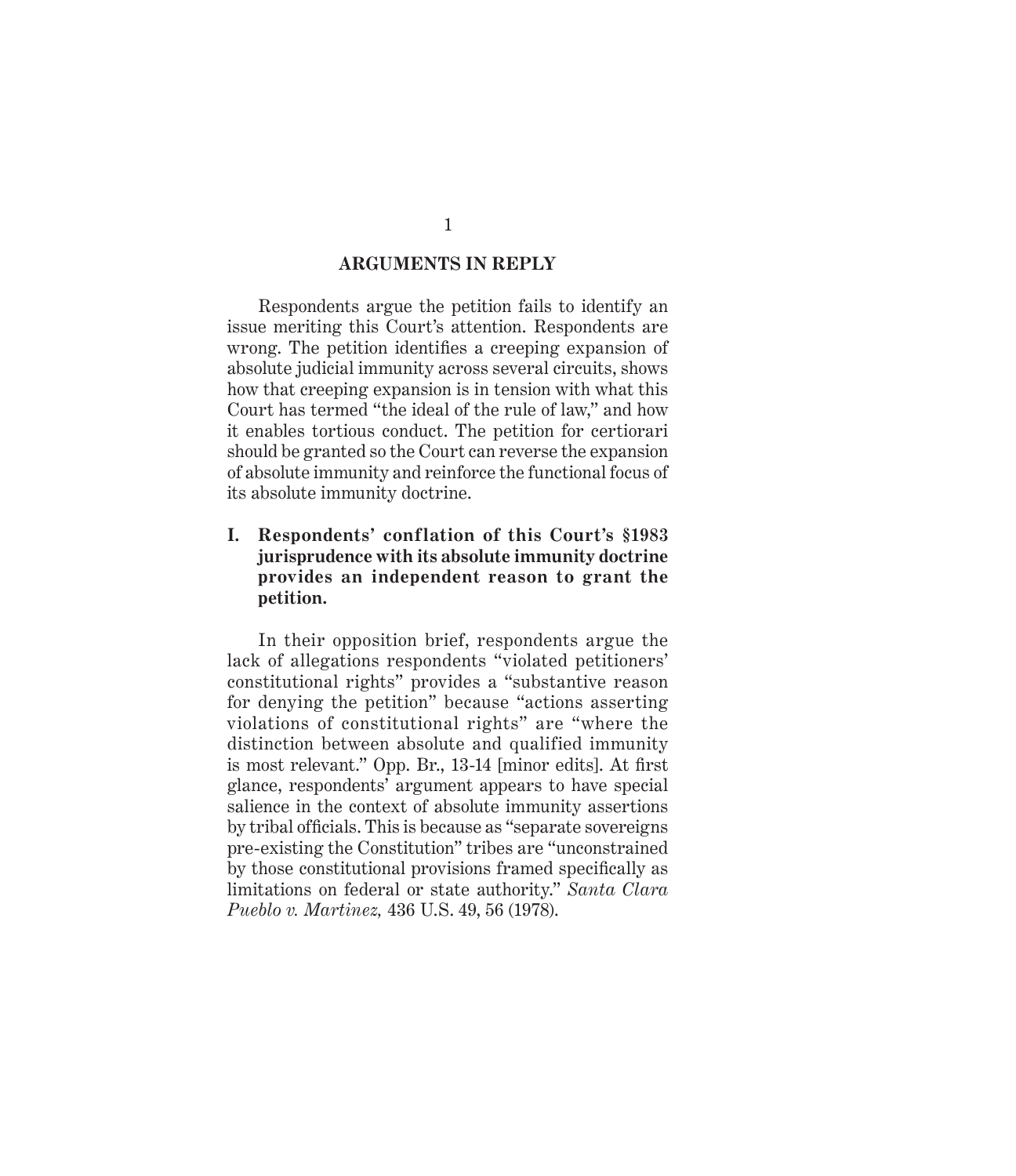The question presented by this petition, however, focuses squarely on the nature of this Court's absolute judicial immunity doctrine. Pet., *i*. The doctrine "originated in medieval times" and "has never been denied … in the courts of this country." *Forrester v. White,*  484 U.S. 219, 225 (1988). This Court's absolute judicial immunity doctrine, like tribal sovereignty, is therefore a free-standing doctrine and exists outside the Constitution. It may be applied in tribal contexts regardless of whether tribes are constrained by the Constitution.

Respondents' argument shows the relationship of tribal governments with the Constitution can lead to an analytical trap when considering absolute judicial immunity. Clarifying that this Court's absolute judicial immunity doctrine applies in tribal contexts therefore provides an independent reason to grant the petition for certiorari.1

#### **II. The Ninth Circuit broke with this Court's precedent and granted immunity based upon respondents' employment status as law clerks.**

Respondents argue the law clerks were granted absolute immunity for their functions of "performing legal

<sup>1.</sup> Petitioner Acres filed a second petition with this Court arising from his California litigation over the same underlying controversy. *Acres v. Marston et. al.*, Case No. 21- (submitted May 20, 2022). The question presented by that petition is "What personal immunities are available to tribal officials?" If the Court wishes to address qualified immunity in tribal contexts, that petition presents an ideal vehicle, and can be consolidated with this petition.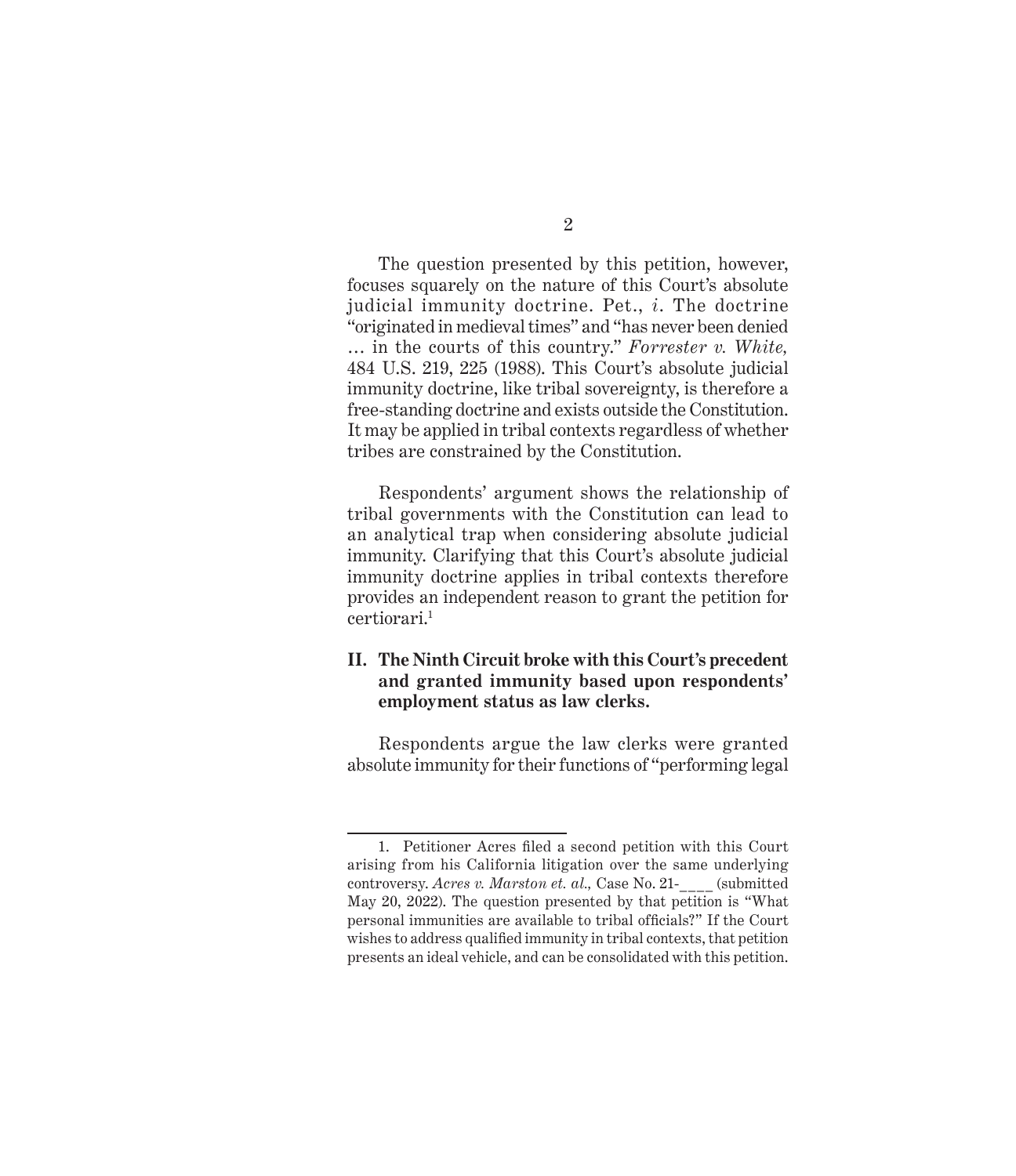research" and "drafting opinions and orders" for a judge,<sup>2</sup> and not because they happened to be law clerks. Opp. Br., 13-14. A simple hypothetical shows respondents are wrong.

Imagine the casino's attorneys from Boutin Jones or Janssen Malloy (see App.8a-9a [describing these defendants]) had secretly "performed legal research" or "drafted opinions and orders" for use by the judge presiding over the casino's case against petitioners. The Ninth Circuit would not afford these outside attorneys absolute judicial immunity because there would be "no good reason in law, logic, or policy for conferring immunity on private persons who persuaded the immune judge to exercise his jurisdiction corruptly." *Dennis v. Sparks,* 449 U.S. 24, 27 (1980).

Like Boutin Jones and Janssen Malloy, the law clerk respondents were also attorneys working for "Blue Lake entities."3 But the Ninth Circuit found the law clerks were immune for performing legal research and drafting opinions and orders because a law clerk's duties are "intimately connected" with the "exercise of the judicial function." App.30a. This hypothetical makes clear that, for the Ninth Circuit, whether one is protected by absolute immunity when one drafts opinions and orders for a judge depends upon whether one has the employment status of being a "law clerk."

<sup>2.</sup> These functions are not protected by absolute judicial immunity because this conduct does not directly "resolv[e] disputes between parties" or "adjudicat[e] private rights." *Antoine v. Byers Anderson,* 508 U.S. 429, 435-436 (1993); Pet., 16-18.

<sup>3.</sup> Based upon a review of Judge Marston's billing records to Blue Lake, the verified complaint alleges this included work for the Casino itself. *E.g.* Compl., ¶¶124-128*.*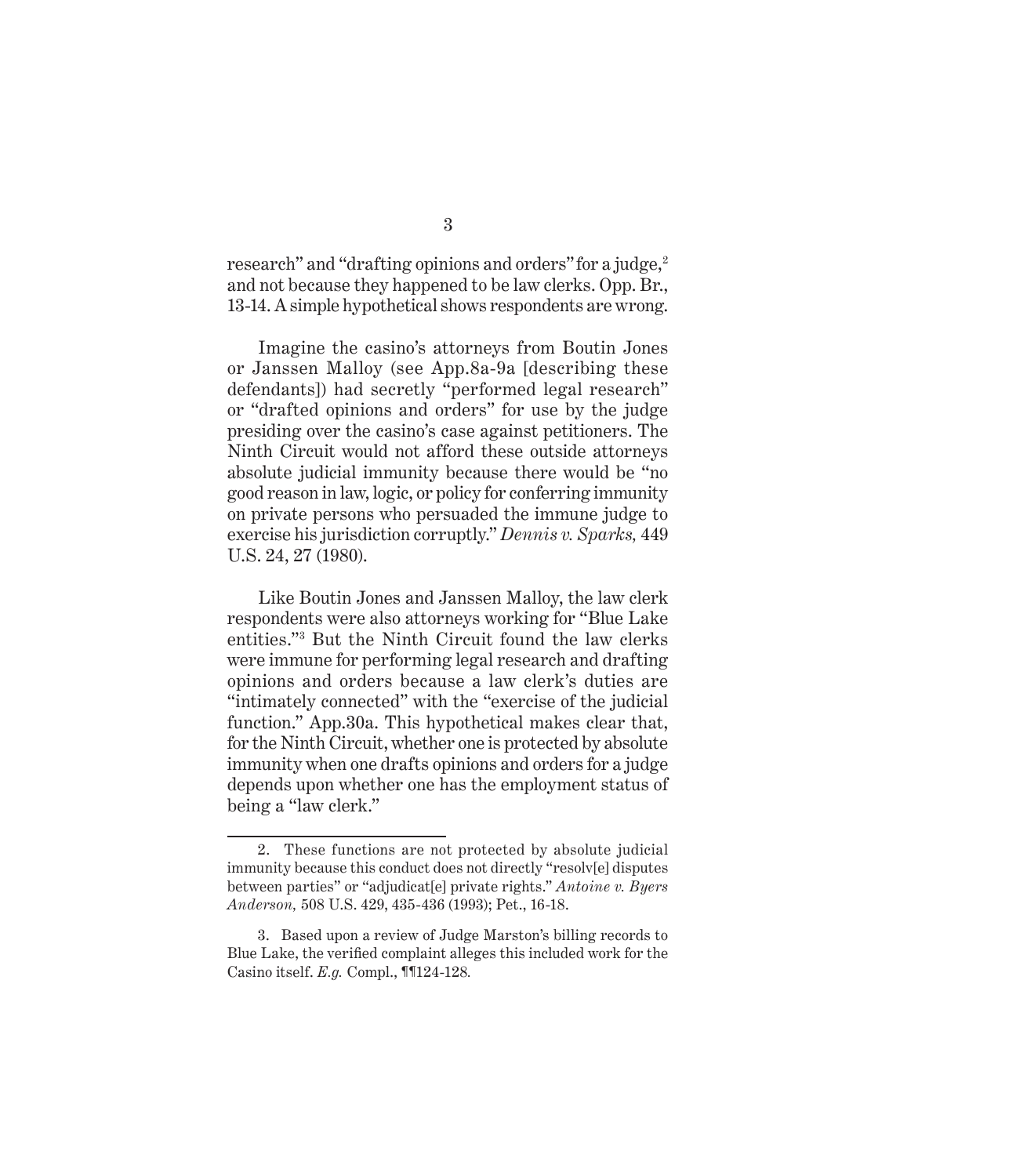One can easily imagine a high-stakes arbitration in which a corrupt party authors an opinion favorable to themselves and bribes their judge to adopt the opinion. Under the holding below, a corrupt judge could immunize his confederates from all civil liability by quietly hiring them as law clerks. This pernicious result shows why this Court should grant the petition and reinforce its functional absolute immunity doctrine.

#### **III. There is a clear circuit split as to whether the conduct of court clerks filing documents is protected by qualified or absolute immunity.**

Respondents assert several times that there is no circuit split as to whether court clerks are protected by absolute or qualified immunity for their conduct in filing documents. Opp. Br., 1, 15, 18. Respondents are wrong. The Ninth and D.C. Circuits consistently hold court clerks are protected by absolute immunity for "purely administrative acts." Pet., 9. Whereas the Eighth and Seventh Circuits hold court clerks are instead protected qualified immunity for their ministerial conduct. Pet., 10-11. And the Fifth Circuit reaches still a third result to hold court clerks are generally protected by qualified immunity, but that absolute immunity protects their nondiscretionary conduct undertaken in strict compliance with judicial orders.4 Pet., 11-12.

The circuit split identified by petitioners is entrenched, widespread, and can only be mended by this Court.

<sup>4.</sup> This Court would not protect such non-discretionary conduct with absolute immunity. See *Snyder v. Nolen,* 380 F.3d 380 F.3d 279, 288-289 (7th Cir. 2004).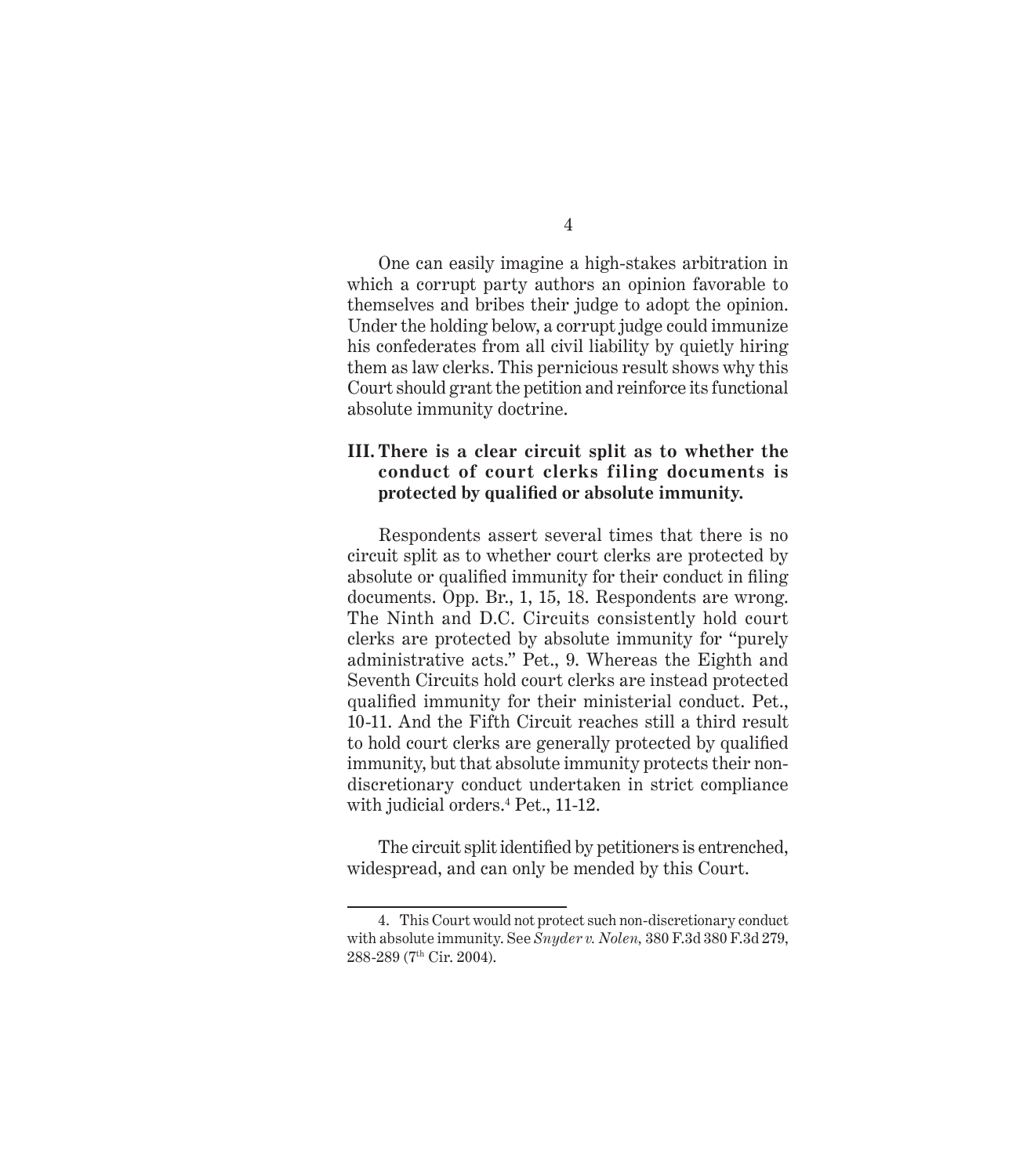#### **IV. Respondents' argument this petition is premature is without merit.**

Respondents argue this petition is premature because several defendants who remain in the case have renewed motions to dismiss on remand,<sup>5</sup> and, if those motions are granted "there no longer would be a live case" for this Court to adjudicate. Opp. Br., 12-13. But of course, if this Court were to grant the petition, then the case would remain "a live case for this Court to adjudicate."

#### **V. The relevant facts and issues in this case are clear, and the problems this case highlights are likely to reoccur.**

Respondents argue the relevant facts in this case are disputed and unclear. For instance, respondents dispute petitioners' statement that "The Law Offices of Rapport and Marston has a longstanding relationship with the Blue Lake Rancheria." Opp. Br., 8-9. To support their position, respondents point to Rapport's declaration in the record. *Id.* If the Court were to review the declaration (Dkt. 32-6) it would find Rapport and Marston represented Blue Lake in its effort to gain federal recognition as a tribe in the 1980s (*Id.,* ¶2), that Rapport's current contract with the tribe dates back to 1995 (*Id.,* ¶3), and that Marston became

<sup>5.</sup> The district court heard the motions to dismiss on May 18, 2022. Prior to argument, the district court stated its inclination to find the attorney defendants were protected by prosecutorial immunity for their conduct on behalf of the casino, and to find RICO had not been adequately pled against the non-attorneys. If this becomes the district court's ruling, petitioners intend to appeal as to prosecutorial immunity and amend their complaint to cure any RICO defects.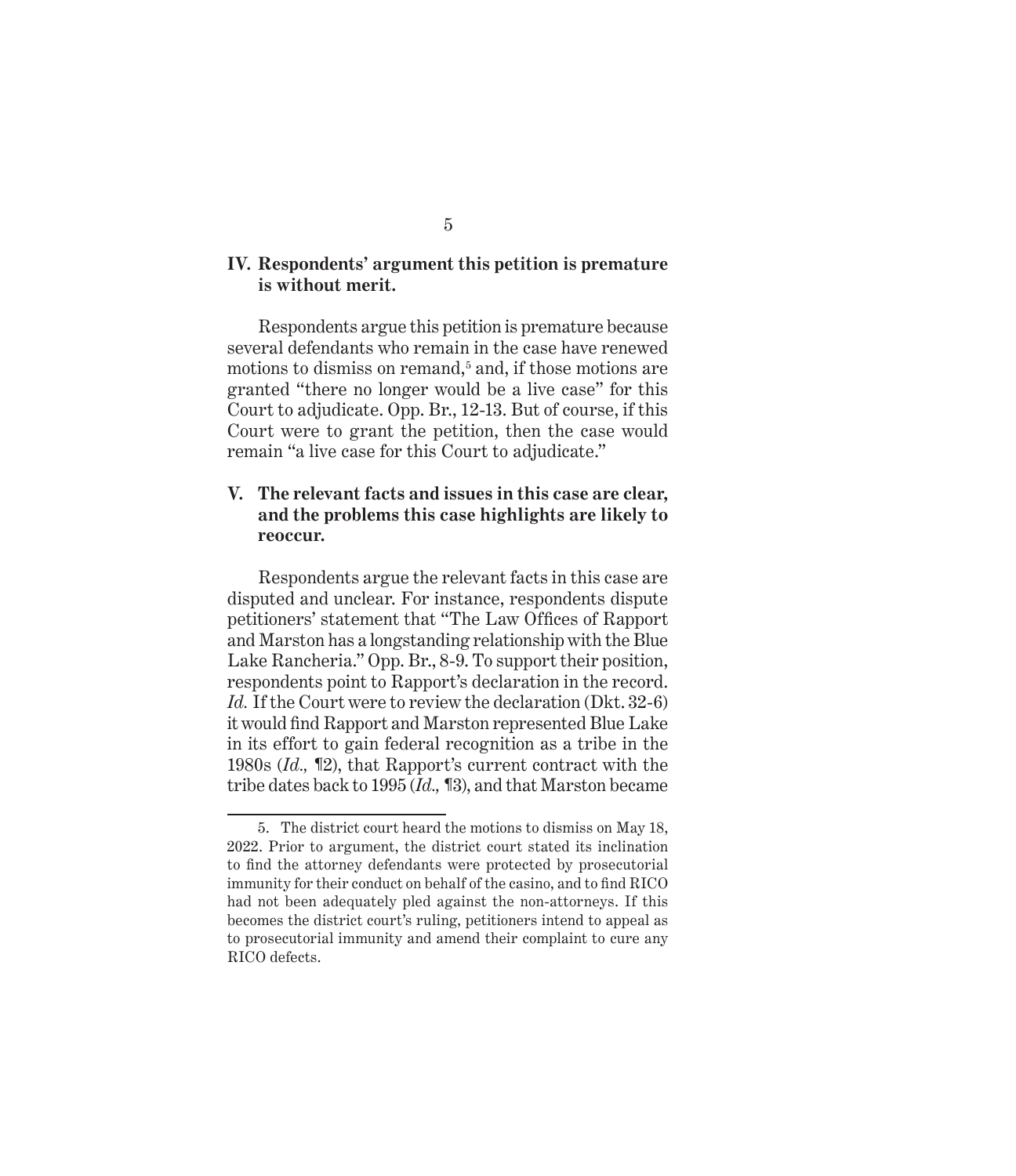Blue Lake's Chief Judge in 2007 (*Id., ¶*4). A disagreement over whether a relationship spanning four-decades is a "longstanding relationship" is not material to this petition.

Respondents also dispute petitioners' statement that Ramsey, who was the casino's CEO, supervised the day-to-day work of the tribal court clerk. Opp. Br., 9-10. While respondents concede Ramsey supervised the court clerk, they insist Ramsey did so in her capacity as Tribal Administrator, and not in her concurrent capacity as CEO of the casino.6 *Id.*

This second disagreement frames the core issue in dispute: Can one cloak oneself in absolute immunity by acquiring an employment title?

Respondents operated a corrupt court. The judge was the plaintiff's attorney, and he hired other attorneys working for the plaintiff to help him manage the case. The rot ran so deep even the court clerk was supervised by the plaintiff's CEO. Respondents convinced the Ninth Circuit that, because respondents donned a judge's robe when working their corruption, respondents cloaked their work with a judge's immunity too. But this is not the law. Absolute immunity only protects "judicial acts," and does not protect all acts that "happen to have been done by judges." *Forrester,* 227. And so while petitioners concede a judge's issuance of a corrupt judgment is absolutely immune conduct, petitioners insist the conduct

<sup>6.</sup> Respondents also concede Ramsey was a tribal court judge and Vice-Chair of the tribe (Opp. Br., 9-10), and that the court clerk was employed by the tribe in several roles concurrently (*Id.,* 10). Some of the clerk's other roles included generating revenue for the tribe. Compl., ¶15.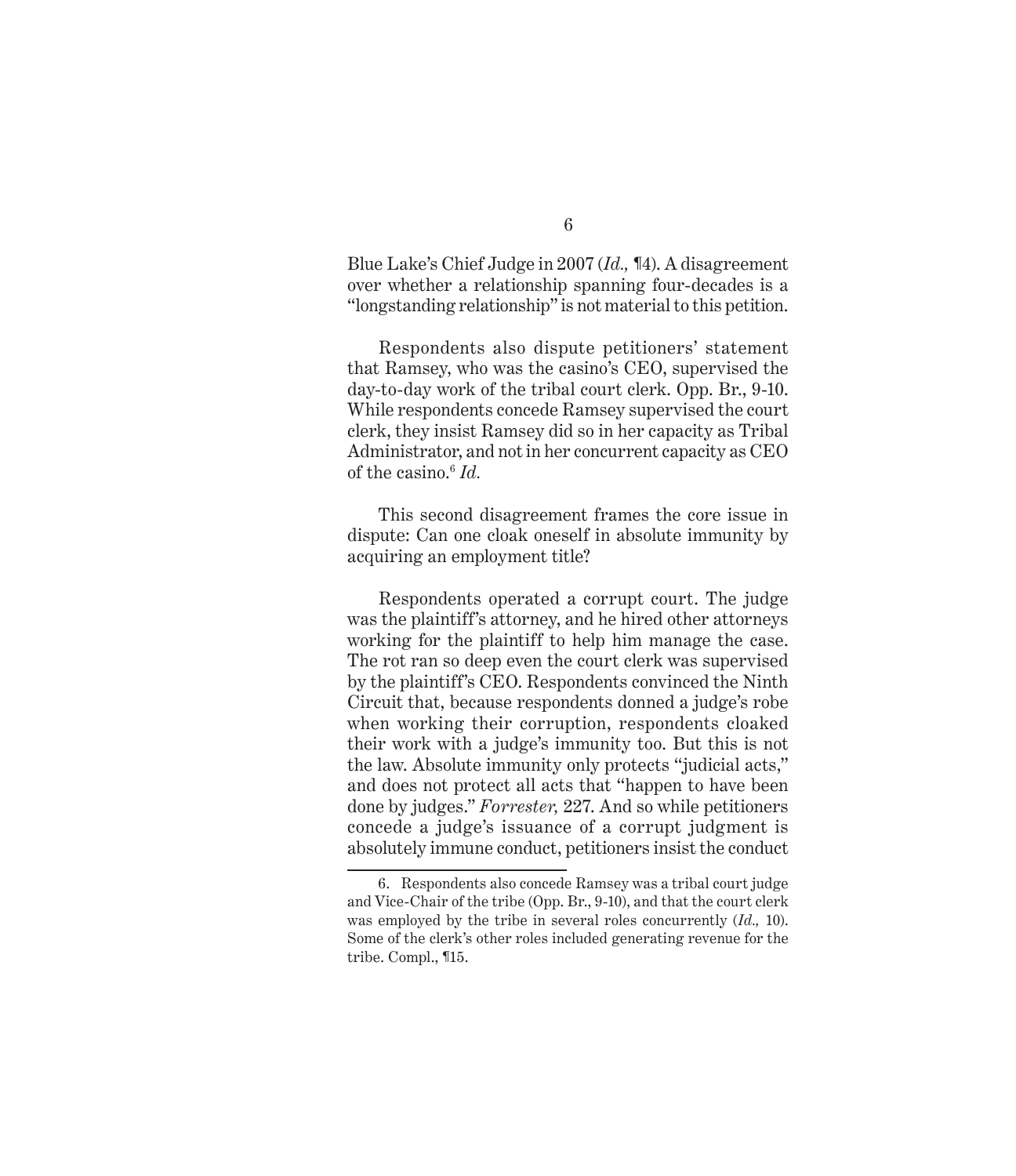of corrupting a court so that corrupt judgments will be produced is tortious conduct for which one may be held civilly liable, no matter who one happens to be. *Cf. Dennis,*  27 [there is "no good reason in law, logic, or policy for conferring immunity" on those who help a judge "to exercise his jurisdiction corruptly"].

Respondents also argue the circumstances described in the petition are not "likely to reoccur with sufficient frequency as to present a problem serious enough to warrant this Court's attention." Opp. Br., 17.

But as petitioners have shown, the analytical error which led the Ninth Circuit astray often leads to the inappropriate extension of absolute immunity to court employees whose conduct can adequately be protected by qualified immunity. Pet., 7-20*.* Because there is an "undeniable tension between official immunities and the ideal of the rule of law" this Court has been "quite sparing in its recognition of absolute immunity." *Forrester,* 223- 224. Correcting the widespread and persistent departures from the ideal of the rule of law identified in the petition is a task worthy of this Court's attention.

Finally, left unchecked, the circumstances described in the petition are likely to reoccur in a tribal context. Just as operating a usurious pay-day lending operation without civil liability presented opportunities for tremendous profit, the ability to operate a corrupt court without civil liability presents tremendous opportunities for illicit gain. Usurious tribal pay-day lending grew rapidly until it was checked by civil liability. *E.g., Williams v. Big Picture Loans,* 929 F.3d 170 (4th Cir. 2019); *People ex rel. Owen v. Miami Nations Enterprises,* 2. Cal.5th 222 (Cal. 2016).